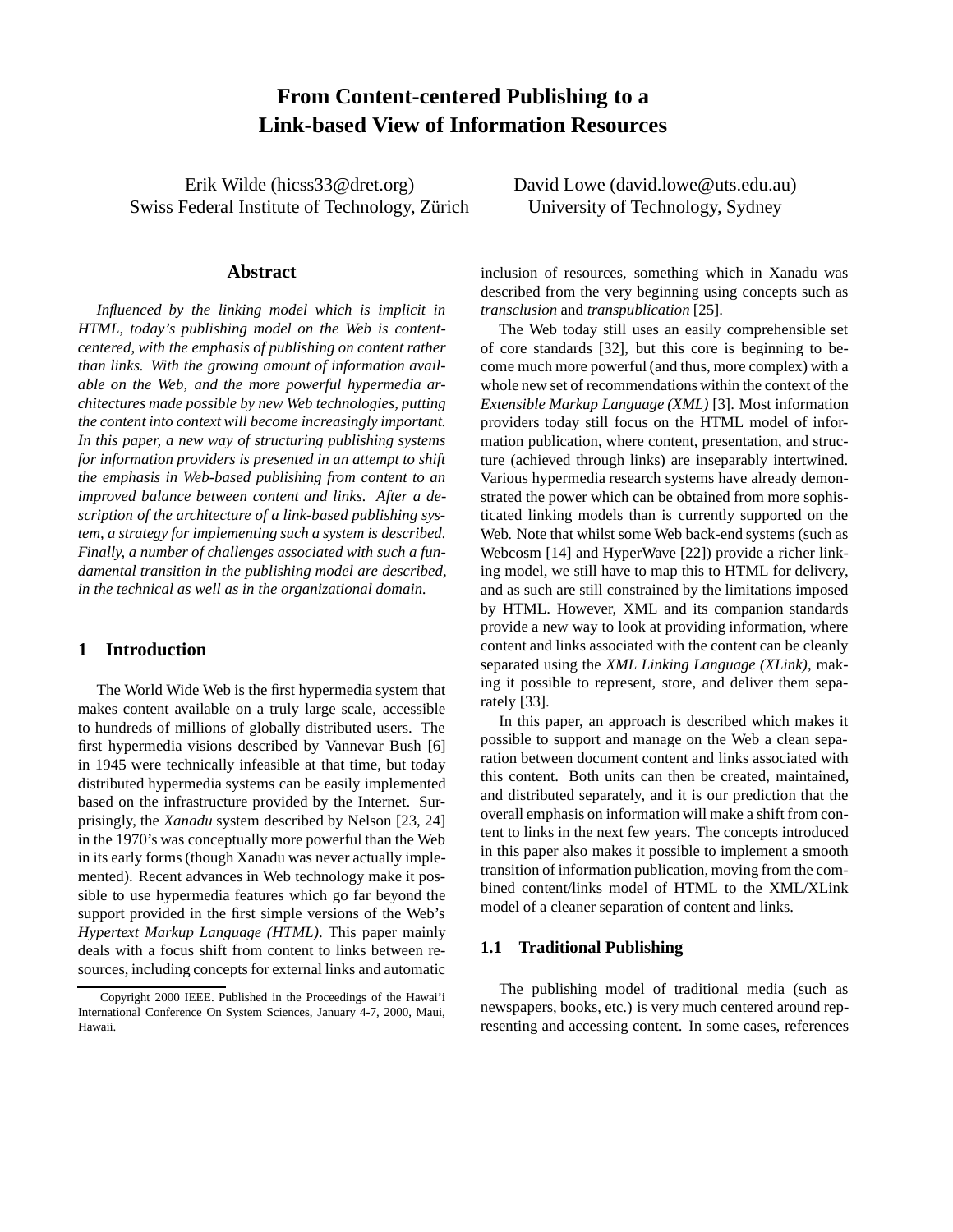to associated resources are supplied, but generally speaking the publishing process is almost exclusively focused on content. This can easily be explained by the limitations of the linear media traditionally used for publishing. All these media provide support for references (consider, for example, the bibliography in this paper) but do not inherently support automated navigation of these references, and therefore make it hard for an author to create easily usable references, and for a reader to follow references given by authors.

The Web has changed this picture radically, being the first widely accessible system which inherently supports references in the form of *hyperlinks*. However, many publishers still do not fully use the potential of the Web, limiting their Web content to the old publishing paradigm of paper-based media. Most magazines and newspapers today use the Web in one way or the other, but only very limited approaches are being made to adapt the whole process of information gathering and its final publication to the new possibilities of a hypermedia environment.

#### **1.2 Future Information Providers**

We expect that in the future, the focus of information providers will shift from providing content to providing richly-interlinked content. Links in this context should not be regarded as limited as HTML's links are today. Links in the future will be typed, they will have comments attached to them, there will be ratings (eg, rating how much a resource could be seen as authoritative), links will be multiended (as opposed to HTML's 1:1 links), and links will no longer necessarily be embedded into the resources that they refer to. The main reasons we see for these developments are the following:

- *Emergence of new linking methods.* Today, most of the content delivered on the Web uses the *Hypertext Markup Language (HTML)* [27] with its restricted linking model. However, in the future XML in conjuction with the *XML Linking Language (XLink)* [12] and the *XML Pointer Language (XPointer)* [11] will be established as the new language for delivery of Web content.<sup>1</sup> In this paper, we will focus on the greatly enhanced hyperlink features of XLink/XPointer, which are closely connected to XML. In section 3, we will explain in detail how XLink/XPointer can be used to implement a much richer hypermedia model than is used in today's HTML-based Web.
- *Emergence of new user interfaces for link navigation.* One of the main reasons for the Web's success is its extremely simple point-and-click user interface, which was first implemented by the *Mosaic* browser. This

simple and easy-to-use interface was a result of the limitations of HTML, where each link is embedded in the document and points to exactly one resource. With the introduction of a more complex hypermedia model using XML and XLink/XPointer, more sophisticated navigation functionality will become possible, which is likely to require new user interfaces within Web browsers in order to take advantage of this functionality. Although XLink and XPointer have been W3C draft recommendations for a while, there are currently no user interfaces implementing easy-to-use XLink/XPointer support. It can be expected that interfaces similar to the *Link Lens* described by Stanyer and Procter [31] will be developed.

 *Increasing availability of information on the Web.* As a general tendency, more and more resources are available on the Web, and the task of finding resources which are almost certainly somewhere on the Web becomes increasingly difficult. One approach to this dilemma is the emergence of more sophisticated search engines. Another is the direct utilization of a known  $URI<sup>2</sup>$  (from a bookmark or an external source, for example). Both of these approaches have limitations, and for effectiveness still require the support of associations between information sources, ie require an effective link model.

There are a number of other ways of supporting the effective location of information sources on the Web. For example, there has been significant emphasis on the use of metadata associated with Web resources. Metadata is any kind of information about information, in its simplest form the specification of the author of a resource, in its most complex form the description of a resource in some kind of knowledge representation formalism. Approaches such as W3C's *Resource Description Framework (RDF)*, consisting of a *Model and Syntax Specification* [18] and a *Schema Specification* [4], or alternative representations as described by Martin and Eklund [21], formalize the role and representation of metadata. This is claimed to have the potential to greatly improve the accessibility of information resources by attaching machine readable metadata to these resources. However, it is unlikely that in the short or medium term a significant share of resources on the Web will be described by metadata, since this description in many cases (possibly most) has to be manually created.

A possible alternative approach is to use the linked resources as an implicit source of metadata. The resources which are associated with a given Web resource through the link structures can be viewed as providing both informa-

<sup>&</sup>lt;sup>1</sup>In some older publications, XLink and XPointer are collectively referred to as *Extensible Linking Language (XLL)*.

<sup>2</sup>We use the general term *Universal Resource Identifier (URI)* instead of the more limited *Uniform Resource Locator (URL)*, but in most cases these two concepts can be seen as synonymous.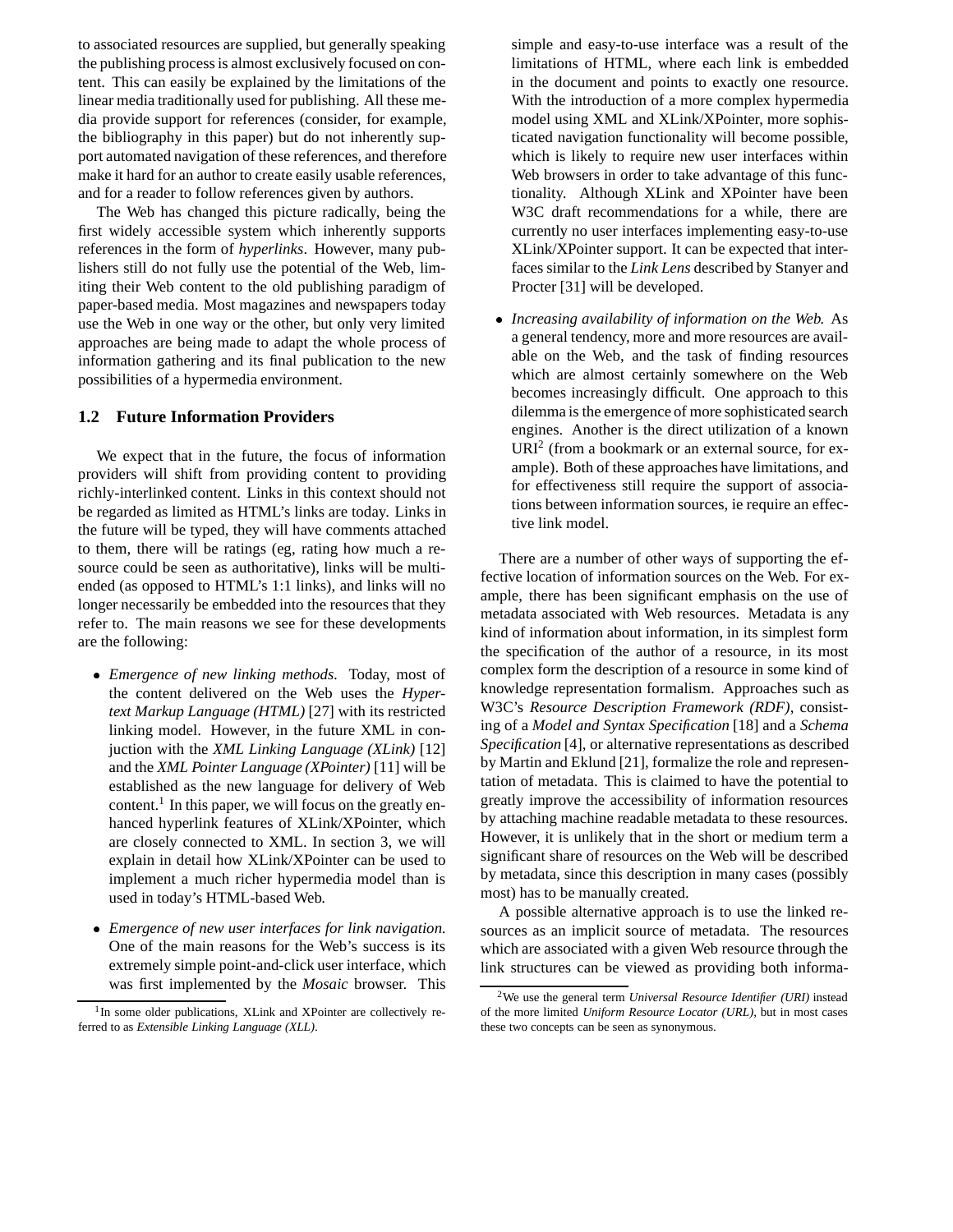tion about that resource (and hence metadata, especially if the conventional concept of metadata is represented in this way), as well as contextualising the resource.

In either case (ie, the lack of widely supported metadata, or the use of linked resources as a context for metadata) the links provided, and hence the link providers who maintain and provide these links, will still be important. The following list is only a fraction of new services which can be implemented using a link-based information model:

- *User-configurable links.* Users can have very different interests when reading a Web page. One user may be interested in links to documents which are related by content (eg, scientific publications about subjects discussed on the Web page), while other users may be interested in links to pictures, or links to biographical information about any person being mentioned on the Web page. Consequently, users may configure their personal preferences, and these preferences may be used by the Web server when responding to the user's request to get the links associated with a particular Web page. Similarly, the link structures (and content) which is relevant to a given user may vary over time, possibly based on aspects such as their navigation history, what other users have been doing, etc. Many of the issues which exist in this area have already been well investigated within the adaptive hypertext literature [5]. A possible method to automate this on the Web is the use of *HTTP cookies* [17].
- *Content-negotiated links.* The *Hypertext Transfer Protocol (HTTP)* [13] supports a mechanism called *content negotiation* [15], which enables clients to communicate their preferences (content types, content languages, and other content properties) to a server, which responds with a response best suited for the client's preferences. Link-based information providers can dynamically create link sets which are based on the client's preferences. This can reduce the number of irrelevant links significantly, since only links appropriate for the client are transmitted to the client.
- *Charging for links.* Conceptually, it may be desirable to charge a user separately for a document (ie, the content in form of a Web page) and the associated links. A variant of this is to provide the content free of charge, but to charge for the links. Furthermore, following the links may also incur a fee, if the links point to resources for which the link provided charges. We believe that many information providers will offer their content for free, but will provide the links as a valueadded service for which they charge. This charging may be done individually (for each request for the links related to a particular document) or on a subscription base, where a user pays a fixed amount of money to

be able to use an information provider's links for some period of time. Indeed, it is worth pointing out that a model that allows third party to provide links to content which they do not own or manage is a very powerful concept. This will be discussed further shortly.

 *Different levels of expertise.* Links in this new linkbased world of publishing are more complex than HTML links, because they may contain additional information such as a general description, a large number of endpoints, rating for all endpoints (eg, rating the relevance of a link or the freshness of the information it is pointing to), classifications of links (eg, differentiating among authoritative references pointing to the official organization for a particular subject, and commentary references pointing to articles and comments about the subject). Using these more complex links may also involve a more complex user interface, and it is desirable to make this user interface configurable, so that it can be used in HTML's point-and-click mode, or in more complex ways, thereby revealing more information pertaining to an individual link.

Other issues worth considering include support for user annotation (including links to and from these annotations), provision of third-party linkbases, selling of linkbases, etc. For all these reasons, we believe that providing information on the Web will become more link-based in the future, and that the new genre of media which will emerge around linkbased information will be useful for a long time, even if in the very long term metadata-based information will become more important.

## **2 Link-based Information**

The main factors for the emergence of a new form of digital media have been described in section 1.2. The technical foundations, namely XML and XLink/XPointer, are rather new. Although XML as a new way to exchange structured data on the Web receives a lot of attention, XML (and in particular, many of the related standards) is still in its infancy, and the main components of the new XML-based Web, such as XLink/XPointer and the *Extensible Stylesheet Language*  $(XSL)$  [10], are still under development.<sup>3</sup> Even if all components of the XML set of recommendations are finalized, it will take a considerable amount of time until XML is established as a generally accepted and widely supported way to deliver information on the Web (as distinct from XML as a technology to manage the content which underpins the Web). The following reasons explain why the ultimate success of XML will take some time:

<sup>3</sup>XLink, XPointer, and XSL are W3C *Working Drafts*, which means that they are believed to be functionally complete, but may undergo major modifications before becoming W3C Recommendations.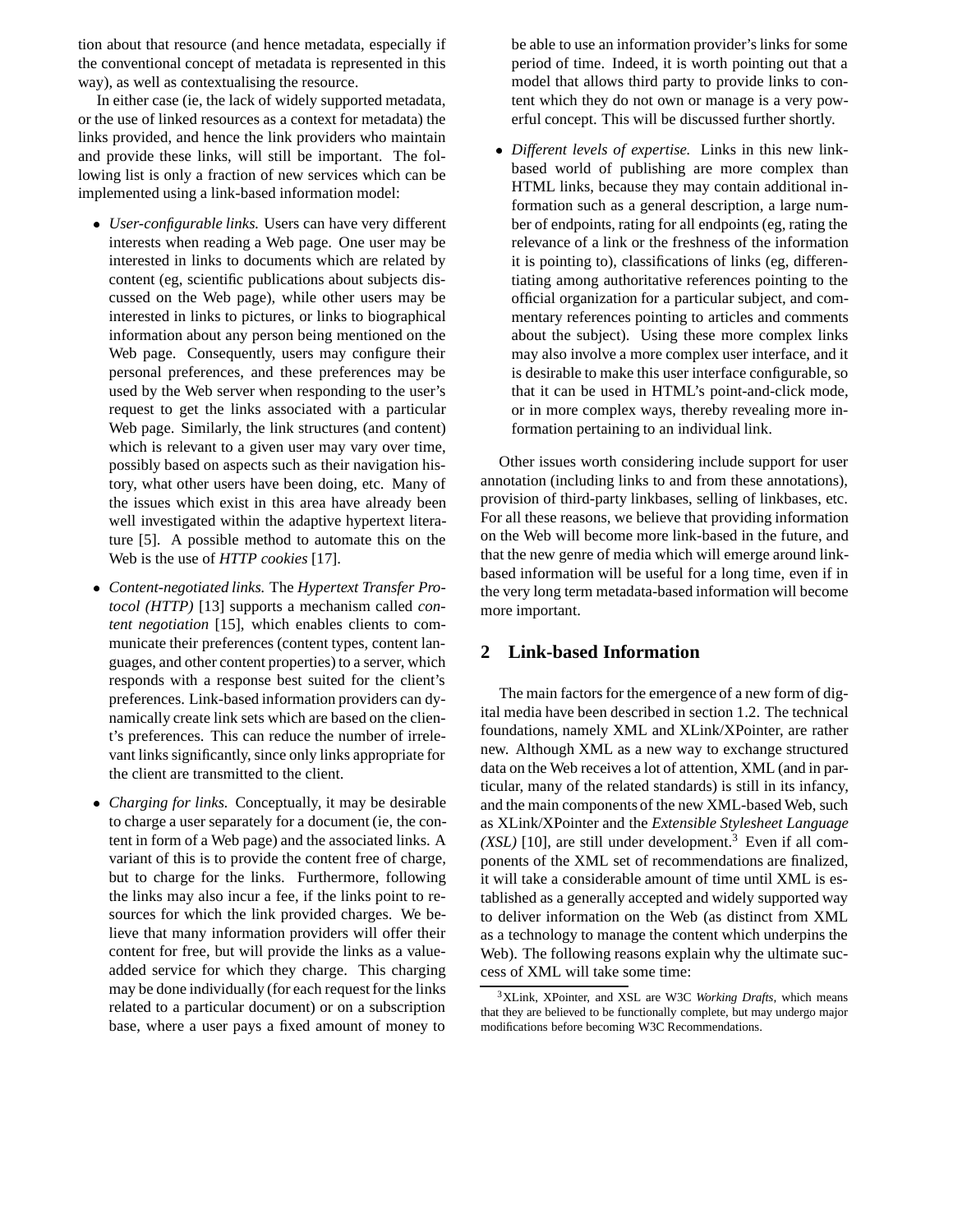- *Slow adoption of new technologies.* Although the main browsers claim to support XML in their latest versions, it will take some more time until they do so reliably and until all other standards required for a truly XML-based Web are completely and correctly implemented.4 Even if the browsers implement all relevant standards, there will be many users still using older versions, and information providers have to make sure that they can serve both users of old and new browser versions. There is also a substantial volume of existing content which is formatted and stored in HTML. This will either require conversion or replacement.
- *Lack of authoring tools.* Currently, it is not clear how authoring tools could support authors in creating and maintaining large collections of links associated with a large collection of documents, and it will take some time until products appear on the market.
- *Increased user interface complexity.* The adoption of a more complex linking mechanism such as XLink will require more complex user interfaces if we are to take advantage of the increased sophistication of the linking functionality. Even though user interfaces will be configurable, so that users unwilling to deal with the new method can still use simple, HTML-style links, it will take some time until at least a fraction of the users will become accustomed to new user interfaces and demand the increased amount of richly linked information that can be accessed through these interfaces.

Although we believe that the new media type of linkbased information will fade slowly into the media distributed over the Web, we think that information providers should start as soon as possible to generate this type of information. It is likely that in the beginning much of the collected link-based information will be stripped to generate plain HTML pages with simple links, but as soon as XML and XLink/XPointer become more widespread, it will be possible to generate truly link-based information resources. In the following sections, we briefly sketch the requirements for the creation, processing, and distribution of link-based information resources.

### **2.1 Technical Requirements**

The technical requirements for creating and processing link-based information resources can be divided into two parts, the first part being the overall architecture as discussed in section 2.1.1, and the second part being the hypermedia presentation, which is described in section 2.1.2.



**Figure 1. Publishing model of link-based information**

It should be noted that both aspects are orthogonal, making it easy to adapt the proposed scheme to different hypermedia environments.

#### **2.1.1 Overall architecture**

It is assumed that documents and links are available on information servers (usually HTTP servers), and that all these resources can be referenced by a globally unique identifier (usually URIs). The architecture also is based on the assumption that the documents are using one of the Web's document markup languages (HTML or XML). In case of HTML documents, links are embedded into the document. This can be achieved by a server creating HTML documents on the fly, embedding all relevant links for a particular request. This process is shown in figure 1, where the information provider stores content and links in some kind of database.

Also shown in this figure is the case where the server generates an XML document from the content and XLinks from the links. It should be noted that the content and link information on the server can be stored in some arbitrary format, as long as mappings to HTML and XML/XLink are defined.<sup>5</sup>

Since we regard the transformation to HTML as a means for backwards compatibility, but not as the primary target for creating link-based resources, we will concentrate on the scenario where the request for information is requested by a XML/XLink-capable browser (in section 4.1.2, more information on how to achieve backwards compatibility is provided). The following steps are performed by the user for displaying and then using (ie, following) one of the links provided with a document:

1. *Retrieving the document.* This is the first step of any user interaction, where the document itself is retrieved

<sup>&</sup>lt;sup>4</sup>In this context it is interesting to note that none of the main browsers completely and correctly implements HTML 4.0, although they usually claim to do so.

<sup>5</sup>However, he formats used on the server could be XML/XLink, making the mapping for XML/XLink browsers trivial and using some XML-based mechanism such as the *XSL Transformation Language (XSLT)* [9] for conversions to HTML.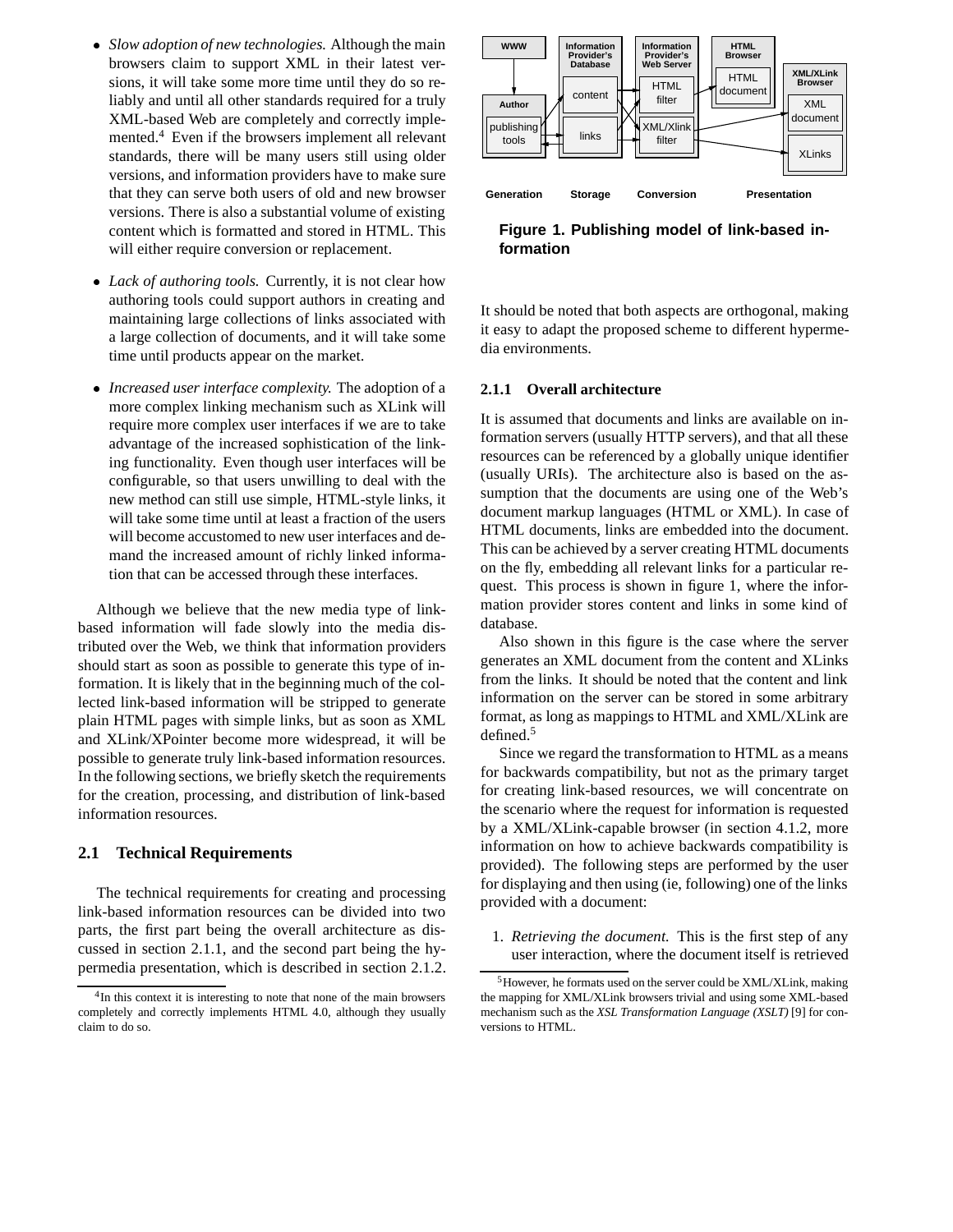from the server. The document contains one or more XLink *extended link groups* referencing the XLinks which are associated with it. Any XLink information inside the XML document is identified using the *XML namespaces* [2] recommendation. During this first step, it might also be necessary to retrieve one or more style sheets associated with the document.

- 2. *Retrieving the associated XLinks.* The XLinks are provided in one or more separate resources, which are either referenced from the document which has been retrieved in the first step, or specified through some other means (such as user preferences for individual linkbases). The retrieval of the XLinks may require some user interaction, because it is possible that this information will be charged for. The XLinks associated with a particular document may vary according to user preferences, browser capabilities, and the service that the user subscribed to.
- 3. *Retrieving the XLink target resources.* Depending on the types of XLinks, some target resources have to be retrieved immediately (because they use the *auto* value for the *actuate* attribute), and others will only be retrieved after the user requested the resource. In both cases, the *show* attribute determines how the target resources will be displayed or processed. It is possible that some of the target resources will be charged for. In addition to the target resources themselves it may be necessary to retrieve one or more style sheets associated with these resources.

This simple process illustrates the increased complexity of the link-based model, where the retrieval of links is a separate process which is highly dynamic. This is one of the key points the link-based model, where links are stored in a way which makes it possible to select the set of links for some documents based on a number of criteria. This dynamic selection of relevant links, if implemented properly, does not influence the recall, but increases the precision of the set of links that is provided to the user.

#### **2.1.2 Hypermedia Functionality**

XML documents and XLinks may be used to distribute content and links over the Web. Adhering to the Web's design philosophy, both the document itself and the links should not prescribe any kind of presentation, they should only provide the information in a way as presentation-independent as possible, with the presentation information deferred to XSL style sheets. We will first discuss how documents and links may be presented, before we give a short overview of the hypermedia functionality of XML documents and XLinks.



**Figure 2. Using style sheet mechanisms for WWW documents**

**Presentation Aspects.** Following the general guidelines of Web design, the presentation of documents should be separated from content and specified using style sheets. The presentation of HTML and XML documents can be specified using *Cascading Style Sheets, level 1 (CSS1)* [20], *Cascading Style Sheets, level 2 (CSS2)* [1] (CSS1 and CSS2 are described in detail by Lie and Bos [19]), or XSL. Figure 2 shows the possible ways from documents to presentation, using XSL's separation into a *transformation language (XSLT)* and *formatting objects (XSL-FO)*.

The presentation of HTML documents will generally only be specified by CSS style sheets, while the presentation of XML documents may be defined by CSS and/or XSL style sheets. XSLT transforms the source XML document (ie, the document to be presented) into another document, which may be a document using XSL-FO, or some other XML or even HTML document, which is then presented using CSS. This variety of style sheet mechanisms makes it possible to select the appropriate style sheet mechanism for each individual document, with CSS being simple and rather limited in its functionality, while XSL is much more complex. The actual style sheet being used for a document is determined using a mechanism for associating stylesheets with XML documents [8].

The presentation of XLinks is not yet part of any standard or implementation (Carr [7] describes a partial implementation of XLinks, but no user interface for link navigation), so we can only speculate how XLinks may be presented to users. We can however gain some interesting insights by looking at various hypermedia systems which have implemented richer linking models that that currently found in the Web.

**Hypermedia Aspects.** XLink is the key component for the new focus on link-based resources. Prior to the definition on XLink, the distribution of hypermedia links was re-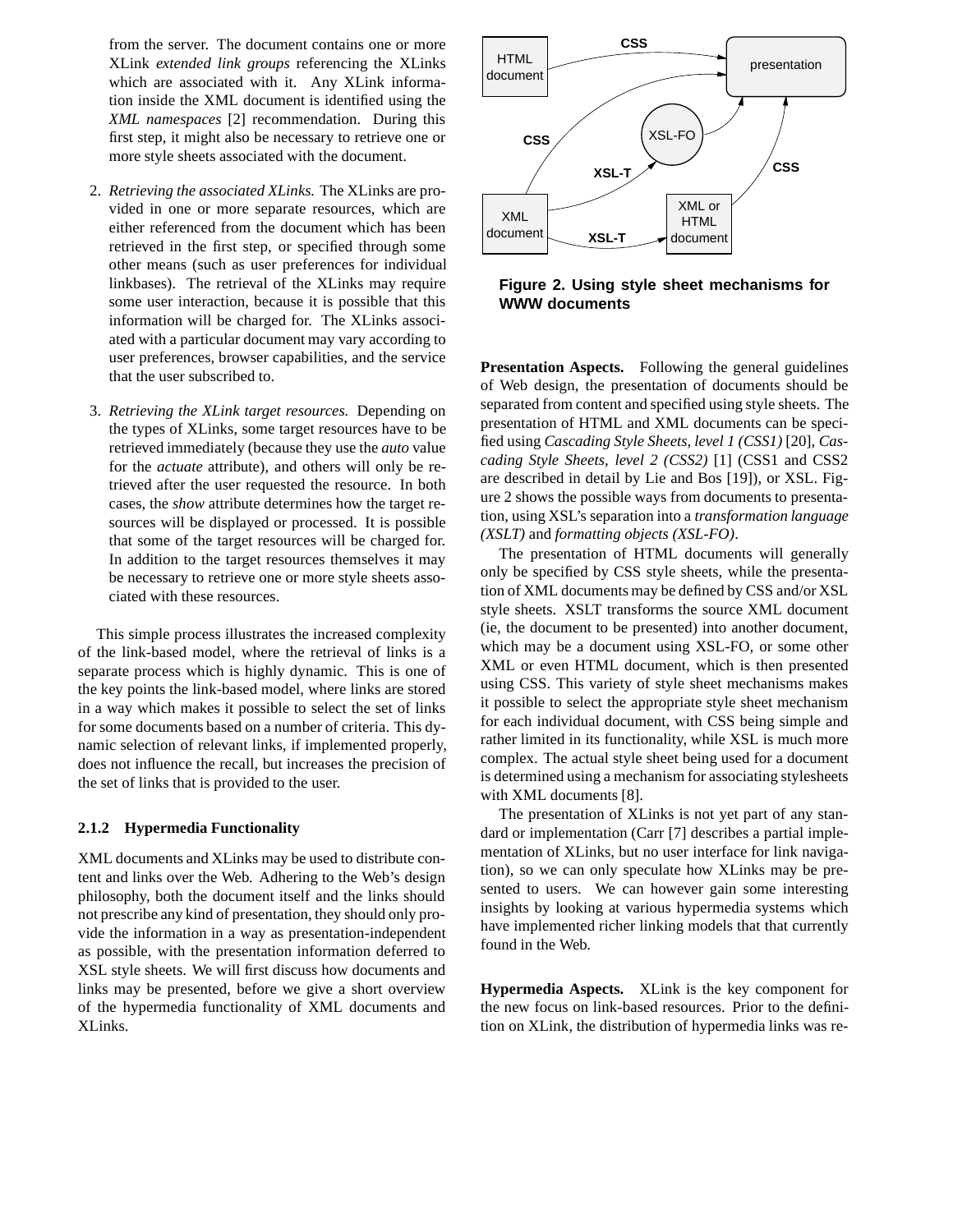stricted to using HTML's link mechanism (the well-known <A> element), which implements a very simple hypermedia link. XLink extends this in several dimensions, making it possible to distribute much richer hypermedia links.

- *Directionality.* With HTML, links are always unidirectional, pointing from one resource to another. It is not possible to follow a link backwards, only when using the browser's "back" button, which is not a true link traversal but a request to display a previously cached resource. XLinks can be bidirectional, which makes it possible to follow the links in both directions.
- *Number of resources.* XLinks can link any number of resources, thus generalizing HTML's 1:1 model of hypermedia links. A possible example is a link associating a document with all its authors.
- *Resource semantics.* XLink implements resource semantics, so that a link associating a document with all its authors may differentiate the roles "document", "main author", and "co-author", and the usual definition of such a link would require that there is exactly one document, at least one main author, and co-authors would be optional.
- *How to present a resource.* Linking one resource to another resource does not specify in which context a resource is to be displayed once the link to that resource is traversed. XLink defines three different possibilities:
	- **–** *Embedding.* In this case, the resource is embedded into the resource from where the link is traversed. This has the effect of a transclusion, including a resource (eg, a part of a Web page) into the resource where the traversal started. This functionality rises important questions about copyright issues, which have to be addressed when using embedding.
	- **–** *Replacement.* This is the functionality as known from most HTML links, the new resource replaces the resource from where the link traversal was initiated. For graphical user interfaces, this means that the window content changes from one resource to the other.
	- **–** *New context.* In this case, the new resource should be presented in a new context, not affecting the context of the resource where the traversal started. For graphical user interfaces, this means that the a new window is opened in which the new resource is displayed.

Embedding is a new functionality of XLink which was not possible with HTML's linking model, while replacement and new context could be achieved with HTML links, in case of new context by using the <A> element's TARGET attribute. We assume that embedding (enabling the transclusion of resources) will have a large impact how resources are used and re-used on the Web.

 *When to present a resource.* Links can be traversed automatically or on user request. HTML only allows links to be traversed on user request, but with the new functionality (especially embedding) it may be necessary to retrieve a resource a link is pointing to in order to be able to completely present the resource containing the automatic link.

Much of the sophisticated linking functionality is a consequence not of the link, but of the way in which the link anchors are represented (effectively, this is managed by XPointer rather than XLink). XPointer allows us to define complex link sources and link end points – the anchors can be single words or phrases, or complex sets of sub-resources inside a resource. The anchors can also be computed rather than hard-coded. Effectively, this allows us to define hypermedia concepts such as generic links and dynamic links.

It should be noted that these features of XLink are not unique or new, in fact XLink's linking model is based on *HyTime* [16], HTML's link mechanism, and the linking mechanisms defined by the *Text Encoding Initiative Guidelines (TEI P3)* [30]. This means that implementations of these linking concepts already exist and have been proven useful. However, XLink's goal to be used in for the Web introduces a a degree of complexity which is an order of magnitude greater than any which has been tested with earlier systems.

We assume that XML and XLink/XPointer will be successful and that advanced techniques for exchanging documents and links on the Web will be based on these standards. However, even if for some not foreseeable reason one of these standards will not become generally accepted, the basic mechanisms for link-based information such as the separation of content and links and advanced link properties such as bidirectionality and link semantics will still be important and finally be used in some other format. The important issue is to use a model for information storage which supports all these aspects. Even if the information is at first being used to generate plain HTML pages, it should not be forgotten that at some later point in time it would be much better to generate XML/XLink pages for requests for the same information.

Consequently, the technical realization of link-based information has to include two stages, at first a data model for in-house storage, supporting advanced hypermedia features and providing tools for easy creation and maintenance of links, and as a second step filters which transform this in-house information of content and links to formats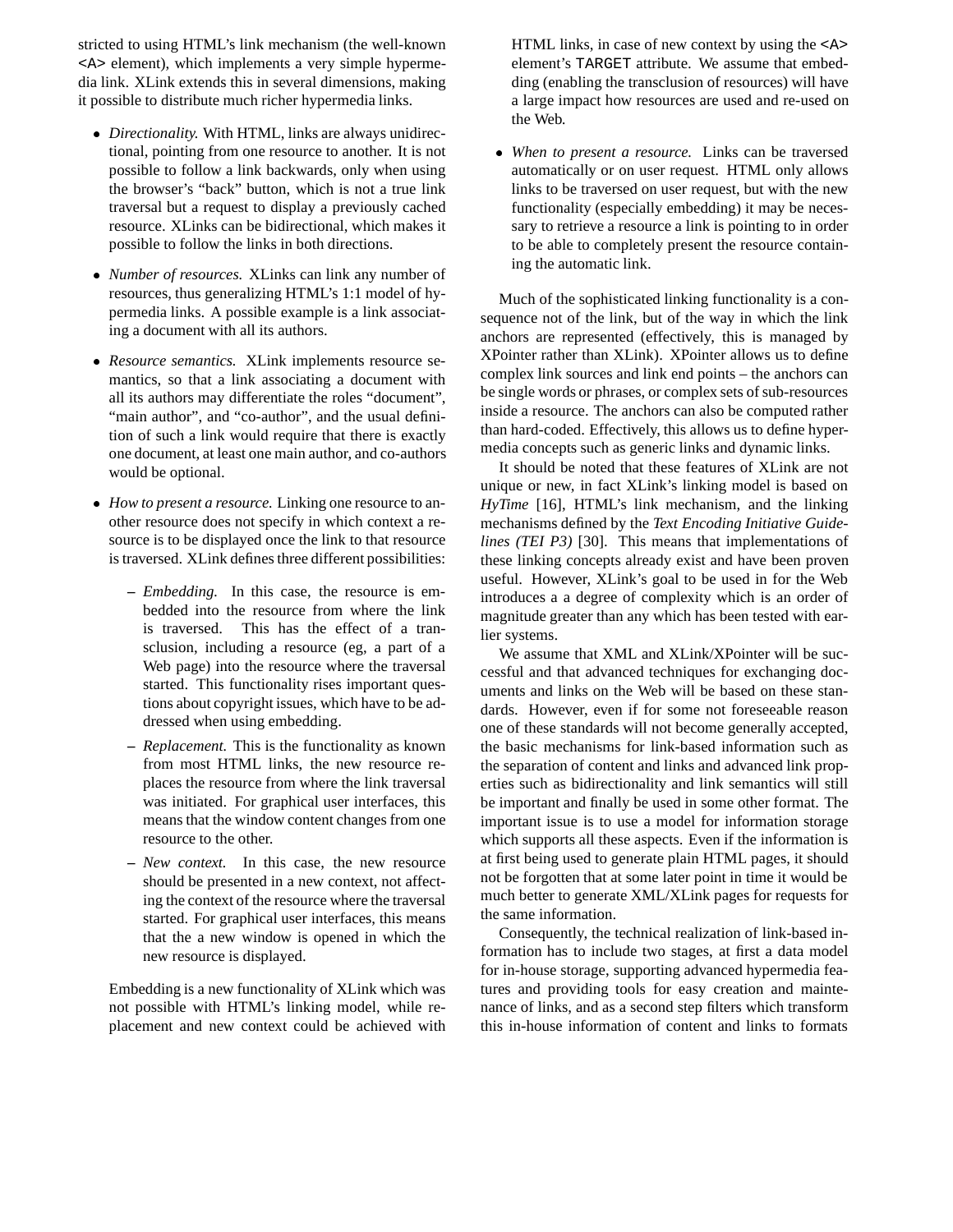which are being requested from customers, HTML today, XML/XLink in the near future, and maybe yet some other format in the long term.

It is worth noting that this approach has been adopted in a number of existing systems. For example, the Hyper-Wave server maintains it's content and links (stored in a separate linkbase) in a form which retains the richness of the model. HyperWave browsers can be used to access this material in a sophisticated fashion, or converters can be applied which convert the content into a form suitable for use on the Web. (ie, HTML pages). Webcosm uses a similar approach, though it allows the use of a set of filters which can select and adapt links before they are merged with the content in the creation of HTML pages. However, in both cases the representation is inconsistent with the evolving XML standard.

## **2.2 Organizational Requirements**

For an organization making the transition from contentcentered to link-based publishing, it is important to realize that this transition will change many things. First of all, the authors have to integrate link creation and maintenance into their daily tasks, and this will be very easy for some authors who already use the Web a lot and believe that putting their content into context with links is a good idea. However, there will also be authors who are not using the Web a lot or at all and who disagree with the idea of making links a foundation of the publishing process. Integrating all these different opinions in a reasonable way in many cases will be a very challenging organizational task. The main decisions to be taken in the process towards link-based publishing are the following:

- 1. *Strategic decision for resource production.* The shift from link-poor content to link-rich content should be seen as a strategic decision, which has a large number of implications, such as new tasks for resource production, new business models for providing information, and the utilization of new technology and tools. It is therefore important to be informed about all implications of such a decision, technically, organizationally, and economically.
- 2. *Assigning sufficient resources.* Creating and in particular maintaining a high-quality database of links is a very time-consuming task. It is therefore necessary that sufficient resources are allocated to this task. This means that link maintenance must become an accepted and required activity in the work process. Furthermore, some kind of quality assurance of links should be implemented, possibly involving an easy-touse feedback mechanism for customers who can report any problems that they may have with a link.

3. *Using appropriate tools.* Shifting the focus from content to links involves the introduction of new tools, such as authoring tools and databases. Using these tools requires new skills, and it may take some time until all people are sufficiently educated. Since these new tools are the foundation of the new focus on links, it is crucial that the introduction of new tools is planned and executed carefully.

When making the transition, it should always be realized that producing link-rich content is the key issue. Whether these resources are only available in-house, published in a limited form using HTML, or published with an XML/XLink-based model, is not the main issue. Ultimately, there will be a demand from the consumer side to get high-quality link-rich content, and it is important that this information will be available. XML/XLink is only one possible form of exporting link-based resources, and currently it looks as if it will be the Web's hypermedia format of the future, but the most important aspect is to make sure that all information relevant to links (such as classifications) can somehow be captured and stored for later retrieval, analysis, and understanding.

## **3 Implementing Link-based Resources**

The technical and organizational requirements presented in section 2 illustrate that implementing link-based resources is a complex process. The transition from a contentcentered way of providing information to a link-based way can be separated into five phases (figure 1 can be used to identify these phases in the overall publishing model):

1. *Creating a new data model.* In a first step, it is necessary to create a data model that supports link-based publishing. In particular, links must represent a key foundation of the data model. To support the efficient creation and maintenance of link information, the data model must be accompanied by powerful publishing tools, making it easy to generate link-based information.

The data model not only defines the functional aspects of links (which should be identical or a superset of the functionality of XLinks), but also the semantics assigned to links and individual resources within links, making it easy for authors to reuse, update, or extend existing links. Efficient and powerful support for the usage of links by authors is the key factor for the successful implementation of link-based publishing.

2. *Selecting appropriate publishing tools.* Although the data model is the foundation on which everything else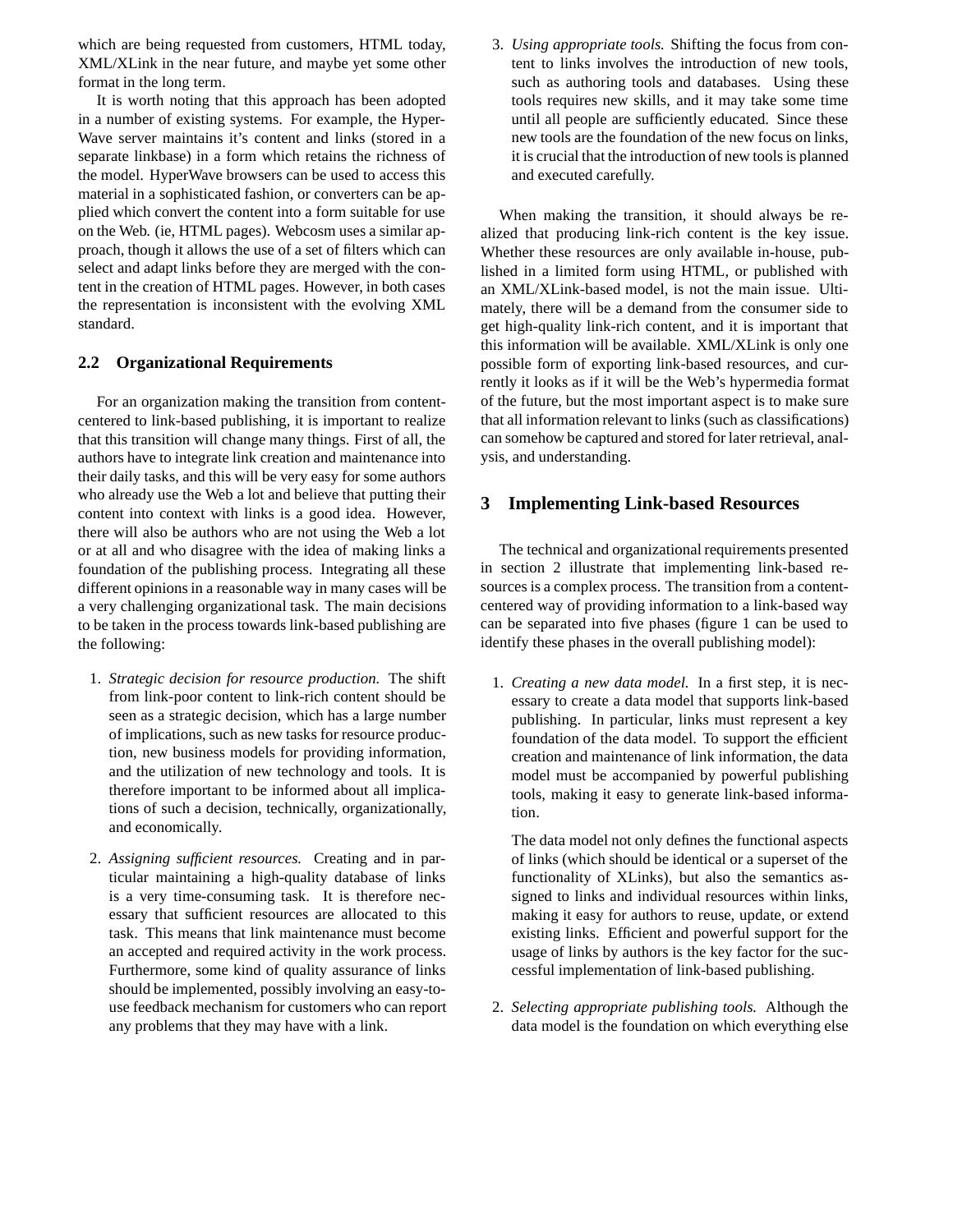is based, the quality of the information depends entirely on the level of support for authors. An environment meant to implement link-based publishing also has to provide link-based publishing tools, making it easy for authors to access link information. Furthermore, the publishing tools should enforce link reuse (by using updates and extensions) whenever possible, thus ensuring that existing links are properly maintained and reused instead of creating many redundant links which are very hard to unify afterwards.

Furthermore, some kind of quality control for links has to be established. This quality control monitors the generation of content and links, is responsible for making suggestions for link reuse, may compile link directories for relevant topics, should monitor any tools for automatic link maintenance (such as testing for broken links), and implement an internal linking schema (eg, linking all resources for specific topics or by specific authors or any other internal relations which may be of interest).

3. *Creating filters.* The first two steps have the goal of creating an environment supporting the generation of link-based information. In a third step, the goal is to export this information in a format which is mainly dictated by the available technology. An information provider could implement many filters, configurable through content negotiation or user preferences. It is the goal of these filters to present the link-based information in a way which is optimally adapted to the context of the customers, including their technology, history, current needs, etc.

For example, an HTML filter could have two modes of operation, in the "simple" mode creating an HTML page containing all the links relevant to this page and pointing to the resources which has been marked as most relevant for these links, while the "complete" mode generates an HTML where each link points to a separate, link-specific HTML page containing the complete link information, pointing to more than one resource and including link semantics such as a description of the link and the resources it is linking. Depending on the user preferences, the HTML filter could automatically generate "simple" or "complete" HTML pages.

Later developments for filters include exporting XML and XLinks, distributing style sheets (which can also be selected using content negotiation or user preferences), and the adaptation to new technologies beyond XML and XLinks as soon as they become available. A significant body of work already exists within the information retrieval and hypermedia literature on the use of link filtering which could be invaluable in guiding the adaptation of the concepts of XML and the Web.

4. *Designing a scheme for accounting, charging, and billing.* After designing an infrastructure for the creation, maintenance, and distribution of link-based information, the question has to be addressed if and how this information should be charged for. One possible approach is to provide the content for free (eg, newspapers making their articles available on the Web without any charge), but to charge for the links (eg, a newspaper charging a reader for the links associated with an article). Different schemes for charging can be thought of, in the simplest case cookie-based subscription ser $vices<sup>6</sup>$ , in more elaborated scenarios the integration of integrated schemes for accounting, charging, and billing on the Web.

Currently, most models for financial transactions on the Web are designed for macro-payments, while generally accepted schemes for making micro-payments, which would be more appropriate for a pay-per-link scheme, do not exist. It is not yet clear which way is the best to go for a service providing link-based information, the two general directions are subscription schemes based on generally accepted macro-payments (such as credit card transactions), or a micro-payment scheme based on a payment method which is not universally accepted and/or available.

Similarly, we will need to determine charging models for when linkbases are provided by third-party vendors who are not directly affiliated with the content provider.

5. *Adaptation of filter mechanisms.* The final step, which has to be iterated infinitely, is the adaptation of filtering mechanisms to technical developments and customer requirements. Filtering is based both on user preferences and on supported hypermedia mechanisms on the user side, and both elements are likely to change over time. Consequently, an information provider must continually monitor technical developments and customer requirements and thus make sure that the provided service is always appropriate for the fastchanging environment on the Web. This continuous task should not be underestimated, both in expenses and in effects regarding customer satisfaction and ultimately success of the service.

This road map for the implementation of link-based resources is only a very rough description and ignores some

<sup>6</sup>However, cookies are not well-suited for this, because instead of a *user*, they effectively identify a particular *browser installation*. For one browsing session, these two concepts are identical, but in most cases this relationship is not reliable enough to be used for automatic billing schemes.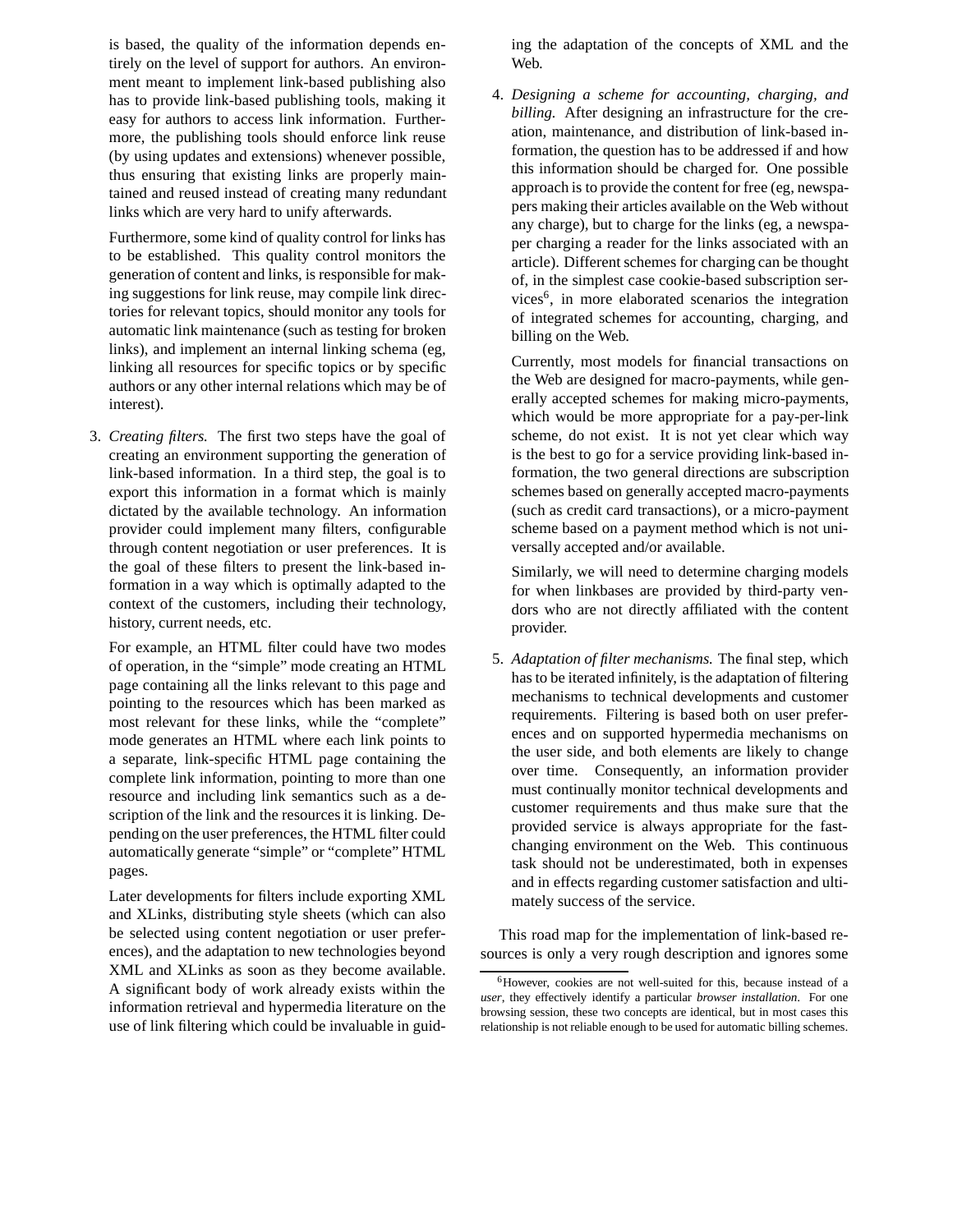important questions, for example the whole copyright issue. If resources can be included automatically, it is not yet clear how these documents are protected by copyright issues, especially because a document including resources from different providers appears to the customer as one uniform resource, if no special measures are taken to mark included resources. The legal problem of copyright issues can only be resolved if technical provisions for signing and therefore protecting resources are taken, but work on related issued such as digitally signed XML resources using the *XML-Signature* [28] approach has only just started.

## **4 Challenges**

In the previous section we have pointed out that linkbased information will become more important in the future and that it is possible to implement a strategy which enables the smooth transition from today's HTML Web pages to a more sophisticated model of XML documents and associated XLinks. However, the implementation of link-based resources is a complex issue and involves many difficult tasks. In the following section, some of the challenges which have to be resolved when implementing a link-based information model are discussed.

#### **4.1 Technical Challenges**

The technical challenges for implementing link-based information are not a question of the link model. We assume that taking XLink as an example of how links will be distributed in the foreseeable future is a good starting point for designing the in-house linking model. The in-house linking model, which is being used for creating, maintaining, and exporting links should be designed in a way which optimally supports the reuse of links, thus making sure that the link-based approach is supported properly. However, even if the in-house linking model is sufficiently powerful for creating link-based information, there still remain some questions to be solved.

#### **4.1.1 Authoring tools**

Today's authoring tools developed for the Web tend to be very content-centered. Most of them are basically word processing tools for producing content without putting it into context. Many of them even ignore the underlying document structure, focusing only on the layout of an HTML document. Future authoring tools are supposed to work more closely together with an already existing database of content and links, thus enabling authors to produce content and put it into context using links. The presentation of the content should then be defined in a separate step. Because for link-based information it is essential that authoring tools support the reuse of links, authoring tools must

work in close cooperation with the database of content and links. This architecture results in new requirements for the authoring tools, which no longer only store information in the database, but also must provide comfortable and powerful access to the database's content.

Furthermore, the authoring tools of the future must include Web access, including functionality for creating links to Web resources and sub-resources (XPointers can be used in countless ways to make references to the same subresource, and selecting the most robust XPointer can be difficult). Only if the authoring tools provide seamless and comfortable integration with the Web and the in-house database of content and links, authors will be able to efficiently create link-based information.

#### **4.1.2 Transition process**

Although we believe that XML and XLink/XPointer are the appropriate foundations of link-based information, it will take some time until resources on the Web can be distributed exclusively in these formats. For the transition period, it is important that an information provider uses an adaptable mechanism for exporting resources. Such a process could be improved by a mechanism such as the *Composite Capability/Preference Profiles (CC/PP)* [29], which define a way for clients to communicate their capabilities and preferences to servers. However, in the simplest case, the information provider's server could analyze the HTTP request's Accept and User-Agent header fields and then generate the appropriate response, based on the client's capabilities.

#### **4.2 Organizational Challenges**

One of the biggest organizational challenges clearly is the shift from content-centered thinking to a more linkbased view of information. Many traditional publishers (such as newspapers and magazines) will find it difficult to have all authors and editors accept this change. It will be necessary to make a strategic decision to view links as an important factor for providing useful information, and it will furthermore be necessary to make sure that this strategic decision is adhered to. This means that some sort of quality control must be established, making sure that the task of creating and maintaining is taken seriously. These changes within an organization can be very hard to implement, and the transition process from a traditional, contentcentered publisher to a link-based view of information provision will therefore be time- and resource-intensive.

### **5 Conclusions**

In this paper, a new view of information resources has been proposed. There are still many technical and organiza-